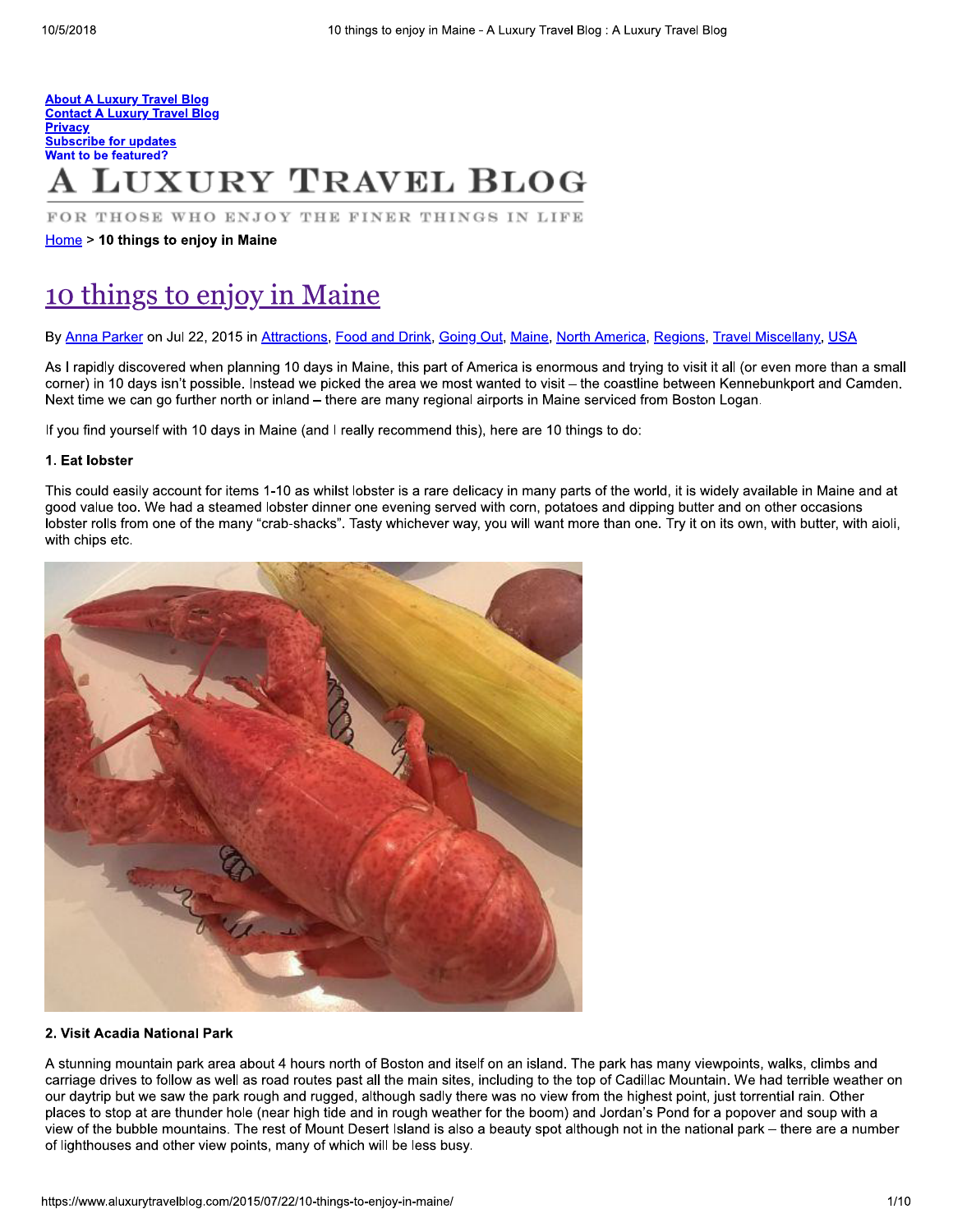

### 3. Visit a lighthouse

There is no shortage of lighthouses to visit - Maine has a jagged and rocky coastline that ships and fisherman need protecting from. There are stunning ones dotted along the coast – it isn't necessary to go looking to find one. There are some converted into accommodation – we enjoyed three nights at The Inn at Cuckolds Light which has been converted into a private island for 4-6 people which was quite incredible - relaxing, private, luxury and stunning 360 degree views.



## 4. Drive by and photograph some of the most well-known houses in the area

In the Kennebunk area there are a number of buildings that most visitors stop to photograph as they pass. The wedding cake house is one of the most photographed homes in the USA and does indeed look like a wedding cake, nestled in between normal looking New England homes. The Bush family summer residence is also nearby, at Walkers Point, and compared to others properties is quite discreet and normal but worth a photo of course.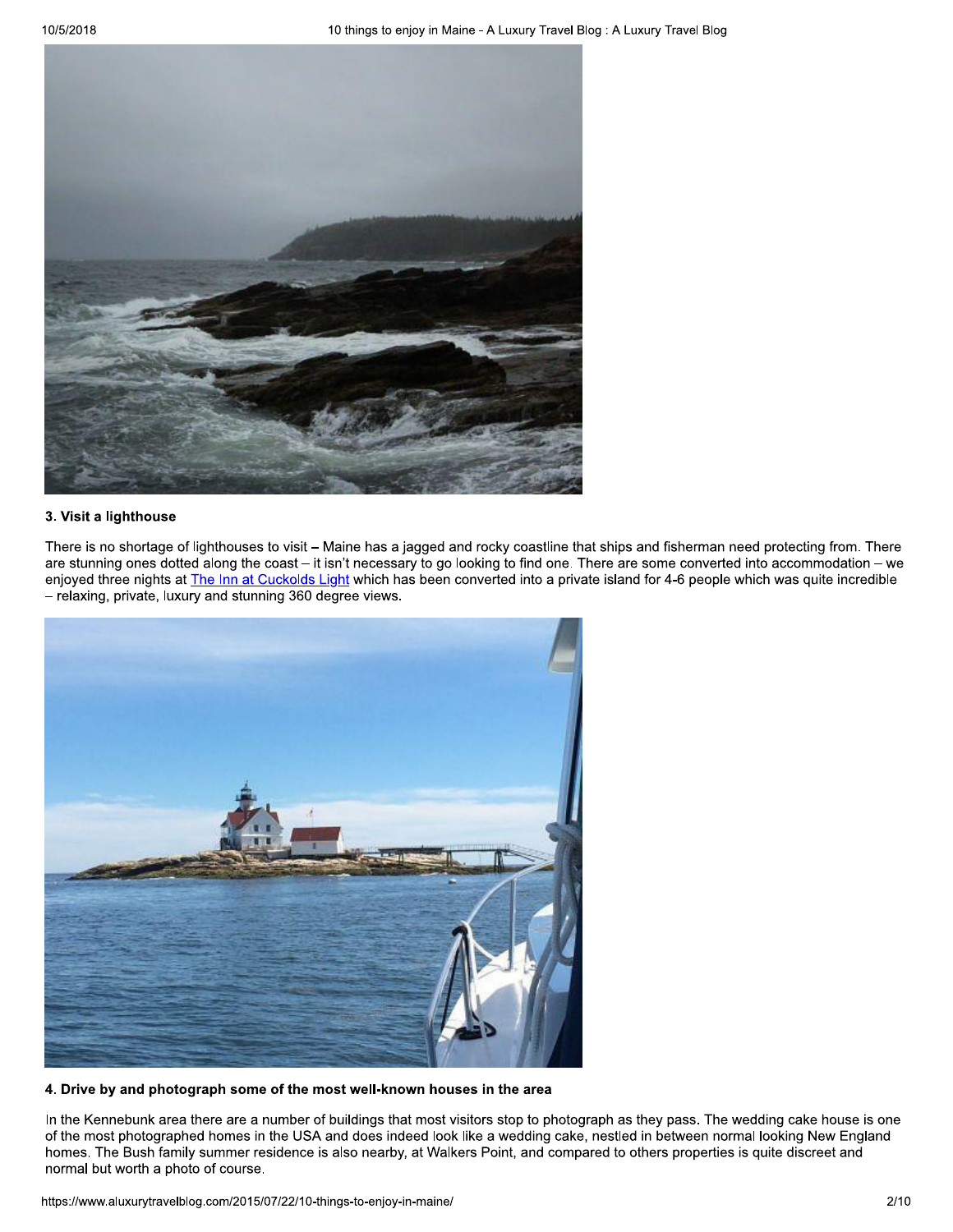

#### 5. Eat well

It is easy in Maine to be a satisfied foodie (see point 1) but there are many other fine options too. Two favourites were Earth, at the Hidden Pond hotel, which is in unique surroundings and reassuringly expensive and a fantastic and relied Thai restaurant in Camden - Long Grain - that rightly receives rave reviews. It is also by looking off the tourist track - away from the waterfront in Kennebunkport - that we found the Old Vines Wine Bar with excellent choices and some tasty tasting plates. Then there is the local maple syrup, a fantastic addition to breakfast.



6. Enjoy the seascape from the comfort of a New England shaker-style deck chair, with some local wine

A very easy way to pass the time, you may well have a book to read but I warn you the view will make it challenging to read. Count the seals and eider ducks, watch schooners and lobster fishermen sail by, if you are lucky watch the sea fog sweep in and out, all whilst enjoying a local tipple. The state has a number of successful wineries - Cellardoor near Camden was a particular favourite.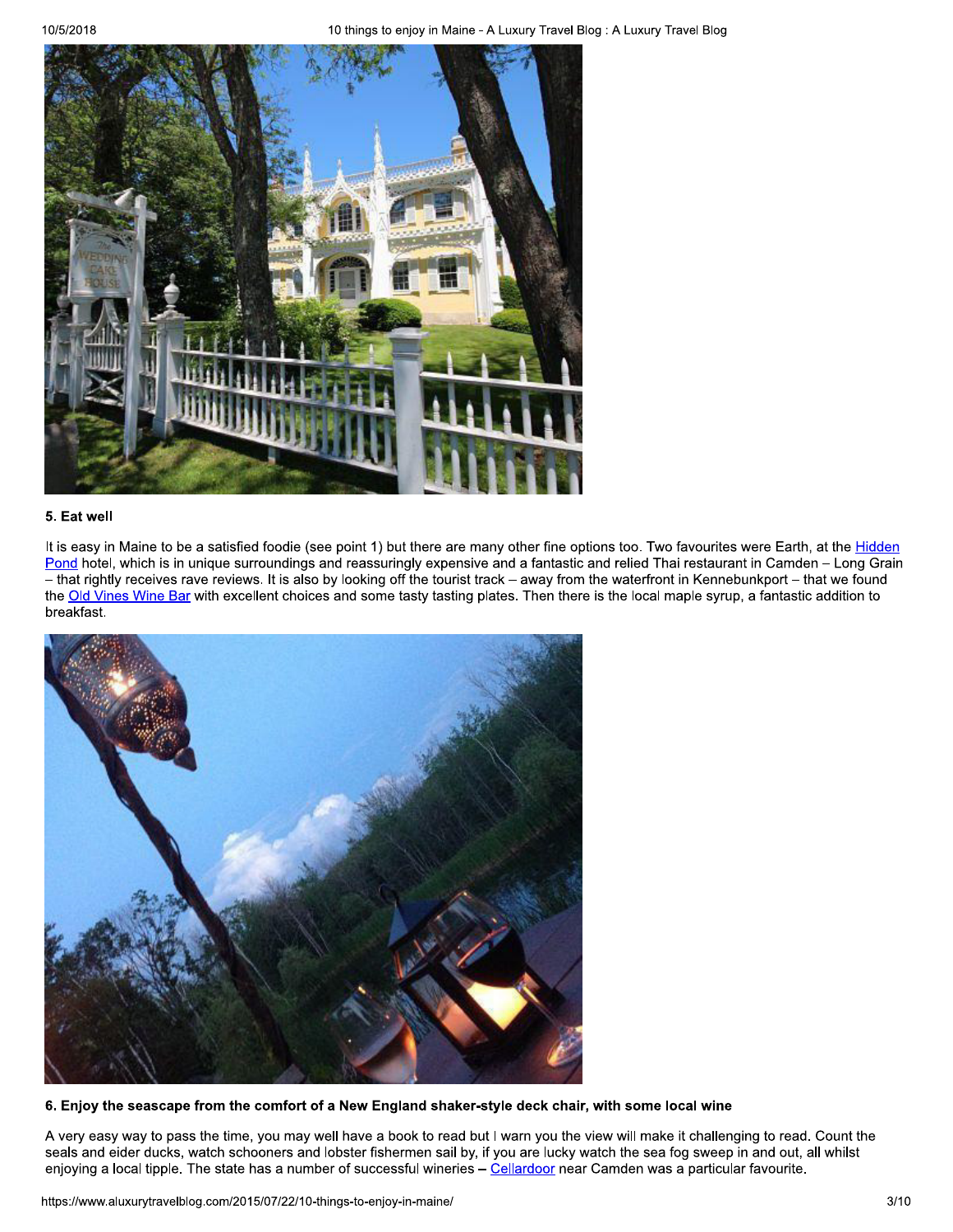

### 7. Hit the beach

There aren't many sandy beaches, so if you want to lie in the sun then choose carefully - Kennebunkport has a good selection of sandy beaches not far from the town with ample parking. Rocky beaches are more common – perfect for climbing and looking for creatures in the tidal pools.



## 8. Potter around gorgeous seaside towns

There are many quaint places to visit. We particularly liked Wiscasset, Boothbay, Camden, Kennebunkport and Ogunquit - all were picture postcard pretty with typical New England homes and buildings, many places to stop for food and a plethora of nautical themes gift, home and clothes shops. All towns seem to have hand drawn maps available making it easy to tour and also to find the quieter areas. In Ogunquit there is a waterfront footpath with stunning views and plenty of access to small rocky beaches.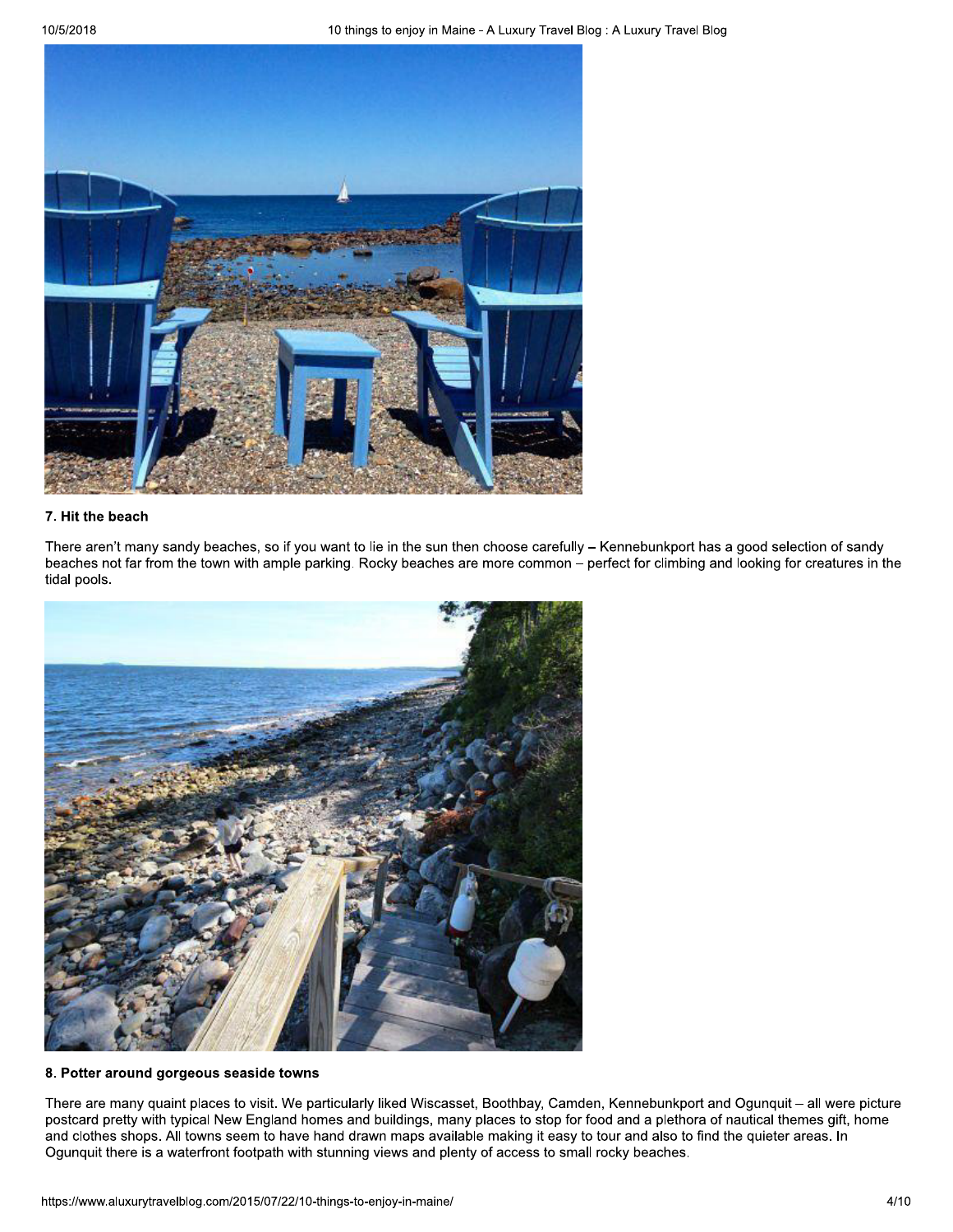

## 9. Take in the view from Mount Battie

Camden Hills National Park is well worth a visit especially on a clear blue day as the views from the peaks (you can drive to the top of course) are quite magnificent. We could see across to Acadia as well as watch the schooners sailing in Penobscot Bay as well as look across pine forests to the coast further south.



## 10. Sail a schooner

In all seaside towns there are many choices of schooner yachts to take a 2 hour or a day sail and enjoy the coastline from the water. There are options all day, on many different sized boats, including sunset cruises.